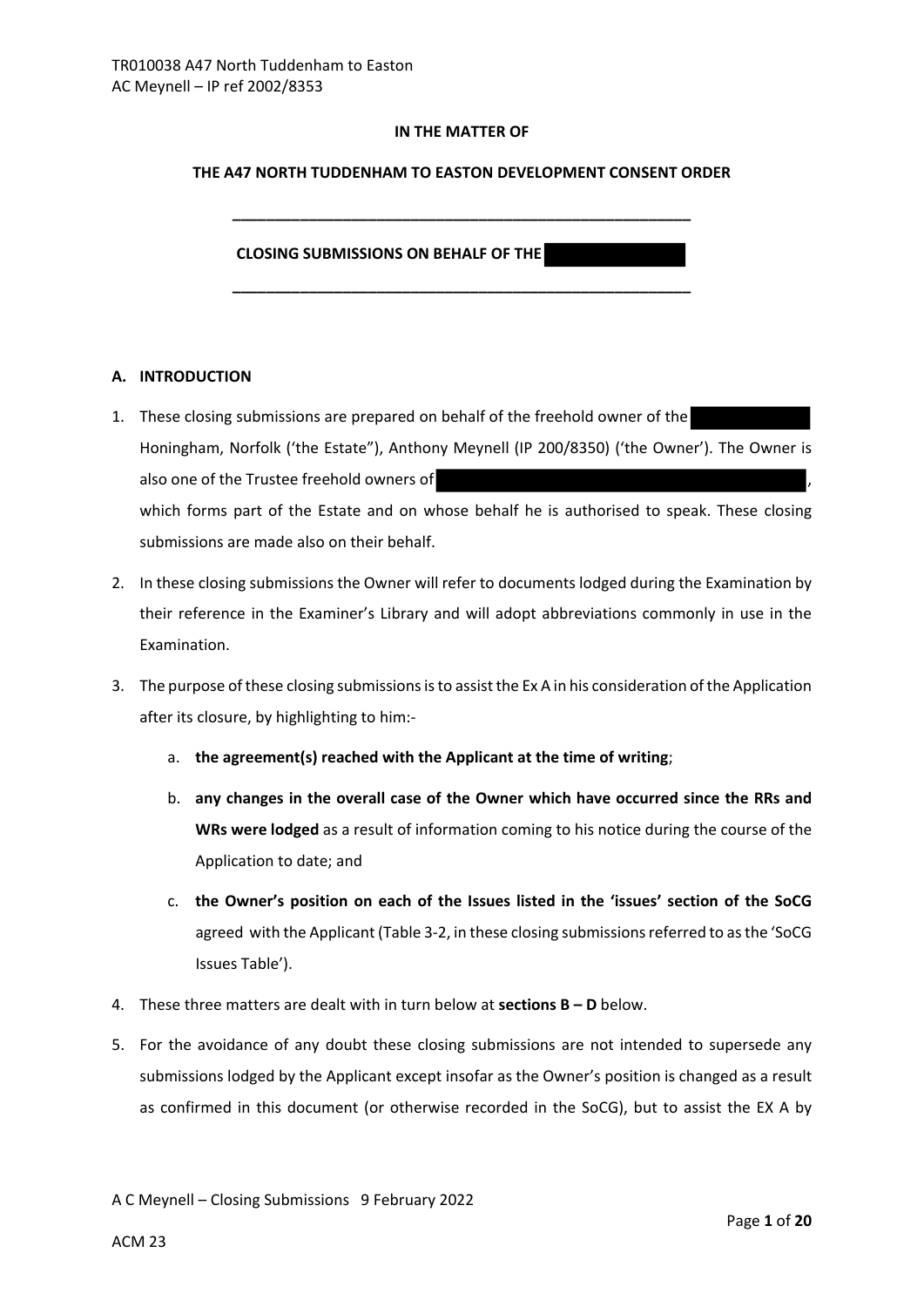summarising the Owner's position and in section D guiding him to the most relevant of the submissions on each matter still at issue.

6. Finally, in view of time constraints, the Owner has not lodged separate submissions for Deadline 9 in response to the Applicant's at Deadline 8. The Owner replies to such as it considers most relevant within these closing submissions but it should not be taken that any other submissions by the Applicant at Deadline 8 on matters which remain between the parties are accepted. Should the Ex A indicate his preference to see for clarity specific submissions from the Owner on the Applicant's Deadline 8 submissions at the same time as its Deadline 9, the Owner will be happy to do so.

## **B. AGREEMENTS REACHED WITH THE APPLICANT AND MITIGATION MEASURES NOT AGREED**

- 7. As will be apparent from the above, the parties have been able to conclude a SoCG which records the extent of in principle agreement reached between them. This includes in principle agreement about certain measures which should assist with mitigating the impact of the DCO upon the Estate in the event it is made (as to which see para 8 below).
- 8. The ExA will note that in a number of instances the SoCG records that the agreement reached is intended to be captured within a "Deed of Undertaking" to which both parties will be signatories and which can therefore be relied upon by the ExA in reaching his decision. In others they are stated to be subject to Heads of terms for an intended Land Agreement.
- 9. At the time of writing, however, no final form of agreement for the Deed has been concluded by the parties and a mechanism has not been agreed as to how the Applicant's agreement to the matters referred to as being included in Heads of Terms will be formally secured. Whilst it is to be hoped that both uncertainties can be resolved by the end of the examination, or shortly thereafter, there is as yet no certainty that this will be the case. To the extent that the intended agreement is not concluded, the ExA will not be able to rely on any matters that are said to be the subject of agreement/commitment within the SoCG as having been secured. The possibility of the Applicant offering a unilateral form of undertaking is noted, but in this instance the ExA will not have the certainty that the commitment offered is in a form that would have been acceptable to the Owner and as such cannot necessarily be relied upon as addressing the issues raised by him.
- 10. It is in any event noted that the measures intended to be subject to the bilateral undertaking ('the Proposed Undertaking') are without prejudice to the Owner's primary case (as contained in these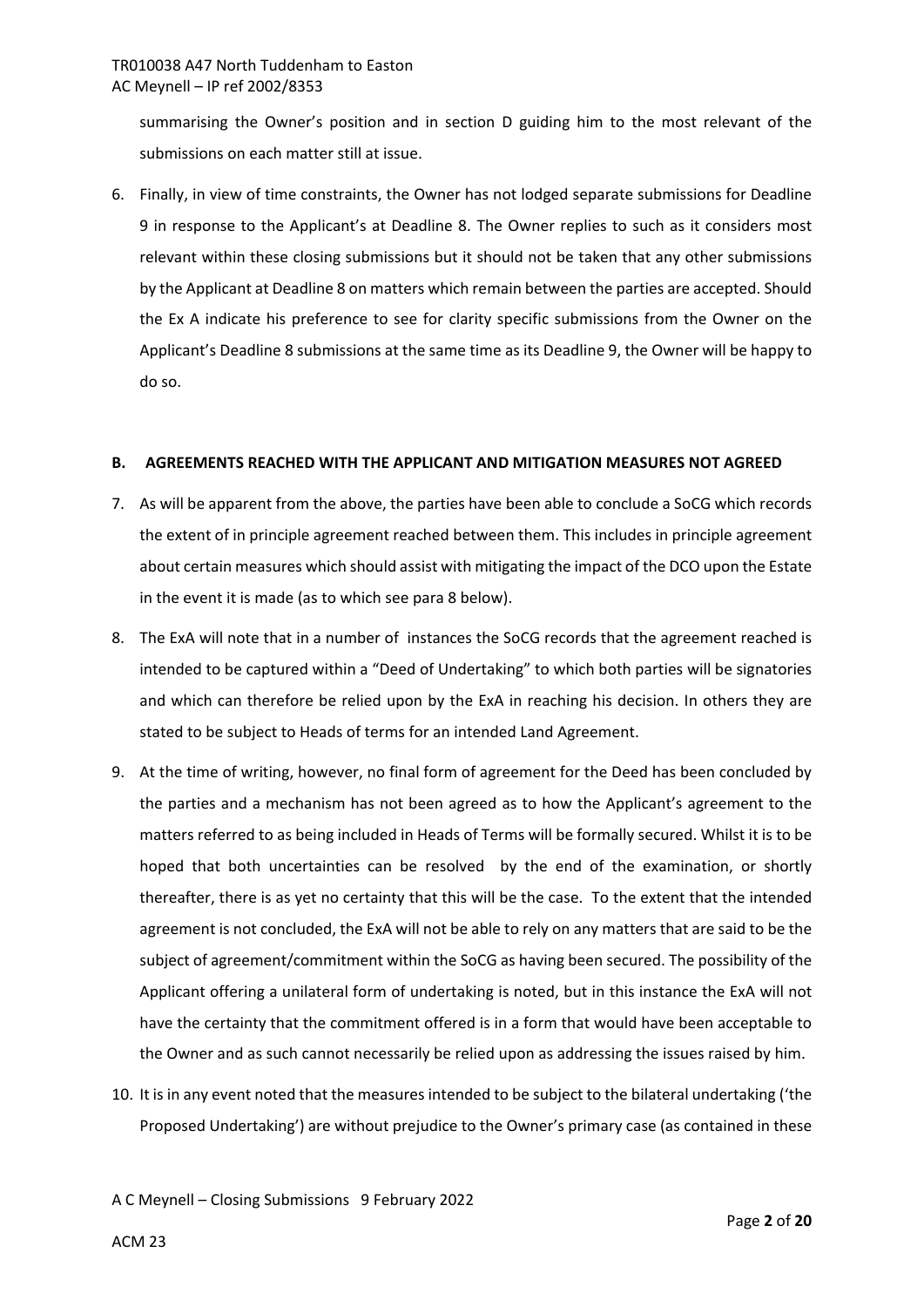closing submissions and their appendices), whereby he maintains his objection to the making of the DCO.

11. There also remain many issues which are not the subject of agreement between the parties, as described in the SoCG Issues Table. Any issues in relation to which the ExA is unable to recommend the imposition of controls through the DCO itself will fall to be taken into account as adverse consequences flowing from its grant, and militating against it.

## **C**. **CHANGES IN THE OWNER'S CASE.**

- 12. In addition to the agreement reached, noted in section B above, as a result of information that has come to light, and further discussion held during the course of the Examination, there have been a small number of changes to the Owner's case as set out in his WRs.
- 13. The changes are in summary:
	- a. December 2020 targeted consultation: The Owner now accepts that, as a matter of fact, a targeted statutory consultation took place in December 2020 when the overall concept for the Wood Lane Junction ('WLJ') was presented, the cycleway across Plot 9/1g was introduced, his access via the Old Back Drive was cut off and the Temporary Compounds in Plots 8/5a, 9/1a and 9/1f were revealed. The Owner nevertheless maintains that that consultation was flawed because of the failure to carry out the consultation at a time when the Owner could have influenced the proposals, as set out in the sections of the WRs dealing with the common law requirements as to adequacy of consultation.
	- b. Meetings with thew Applicant pre-DCO: The owner acknowledges that he met with the Applicant's representatives before the DCO Application was made, on 10 October 2017, the 16 December 2019 and the 17 December 2019, in addition to the meetings on 27 January 2020 and 14 December 2020 which are referred to in his witness statement at REP1-045. The Owner's recollections of those earlier meetings are set out in a supplemental statement by him lodged with these closing submissions at Deadline 9 (ACM 22). The Applicant and the Owner have agreed upon the matters covered in the 10 October 2017 meeting (see SoCG Table 2-1 at that date) and the Applicant has acknowledged (see SoCG table 2-1 at 27 January 2020) that it might have been told of the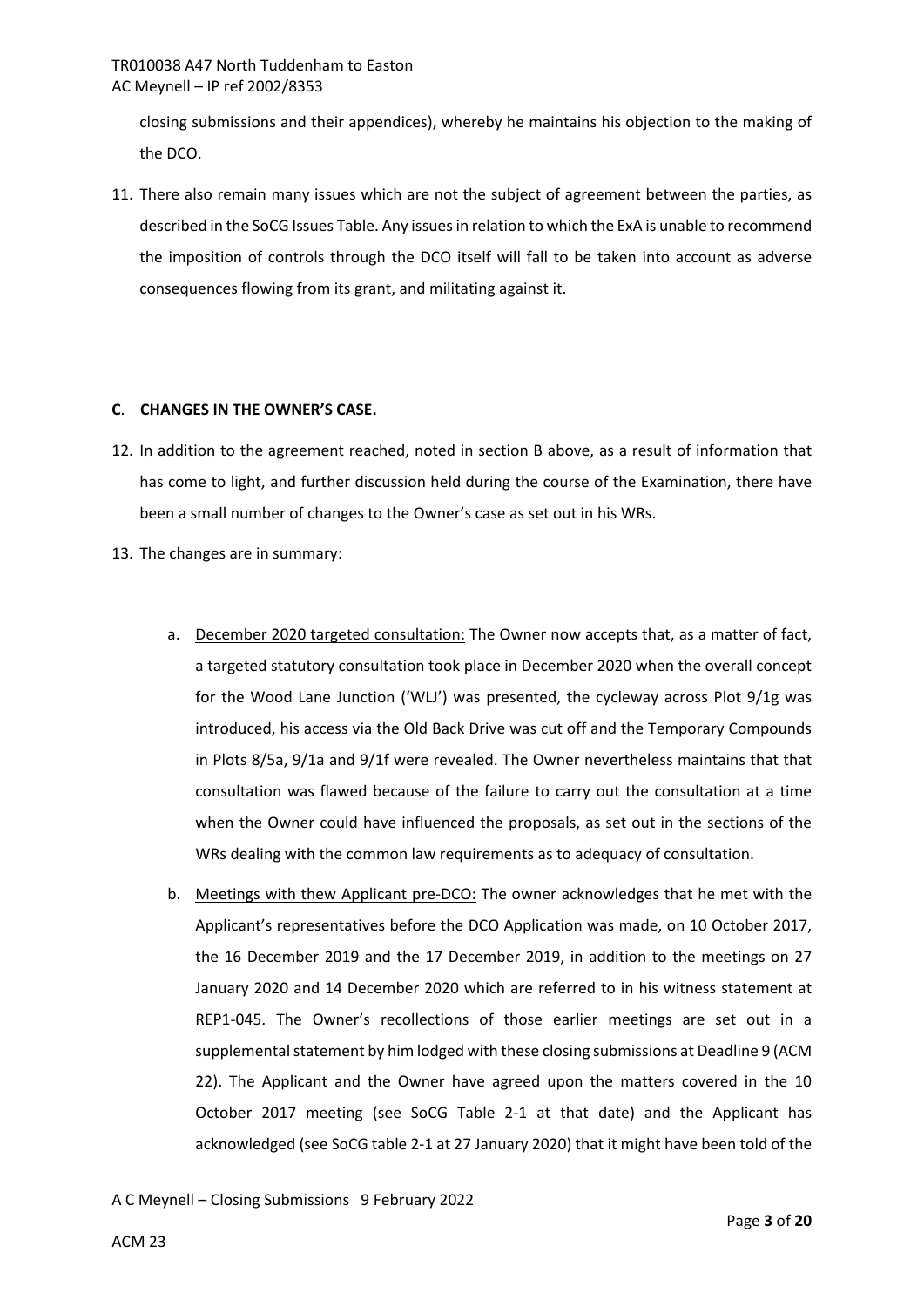Estate's heritage designation at that point. However by declining to agree the content of the two meetings in December 2019 the Applicant continues not to admit (but provides no evidence to dispute the fact) that it was told by the Owner at each of those meetings in 2019 and again in 2020 not only of the Estate's heritage designation but also of the Owner's suggestion that the WLJ be adjusted northwards to a more suitable location and which would avoid impact on the Estate. The Applicant further still does not admit that Mr Powis of the Applicant had told the Owner on 14 December 2020 that they had not done so because, as he said, the scheme's red line boundary had been fixed (REP1-045 para 207(3)).

## **D THE OWNER'S POSITION ON THE ISSUES NOT AGREED IN THE SoCG ISSUES TABLE (Table 3-2)**

- 14. The Owner's summary position on the issues addressed below are dealt with in the order in which they appear in the SoCG Issues Table (Table 3-2).
- 15. **Item 1 Scheme objectives.** The Scheme Objectives are set out at APP-003 para 2.2.1. The Owner's position as to compliance with the Scheme Objectives relates to the Wood Lane Junction and compliance in relation to it with the following parts of the Scheme Objectives (references to documents will be given at the end of this paragraph and later in the submissions):
	- a. *Improved environment*"*Protect the environment by minimising adverse impacts and, where possible, deliver benefits*." For all the reasons given in his submissions regarding landscape and biodiversity he Owner believes that by failing to locate the junction north of the existing A47, failing to minimise size of roundabouts, and failing make more use of existing roads and other existing assets in the vicinity of the junction, this objective is not satisfied in relation to the Wood Lane Junction and its associated works regarding **i)** its precise location and size; including the dumbbell roundabouts, the cyclepath across plot 9/1g and drainage from the junction to the River Tud (the last two if not moved as is now contemplated) i**i)** excessive loss of trees and hedgerows due to i); and that in consequence of the loss of trees and hedgerows, **iii**) damage to the more sensitive landscape south of the existing A47 (including but not limited to the heritage landscape of the Estate) will occur unnecessarily. The proposed mitigations do not adequately compensate.
	- b. *An accessible and integrated network* **"**… *considers local communities … a safer route between communities for cyclists {etc} with improved connectivity*". For the reasons given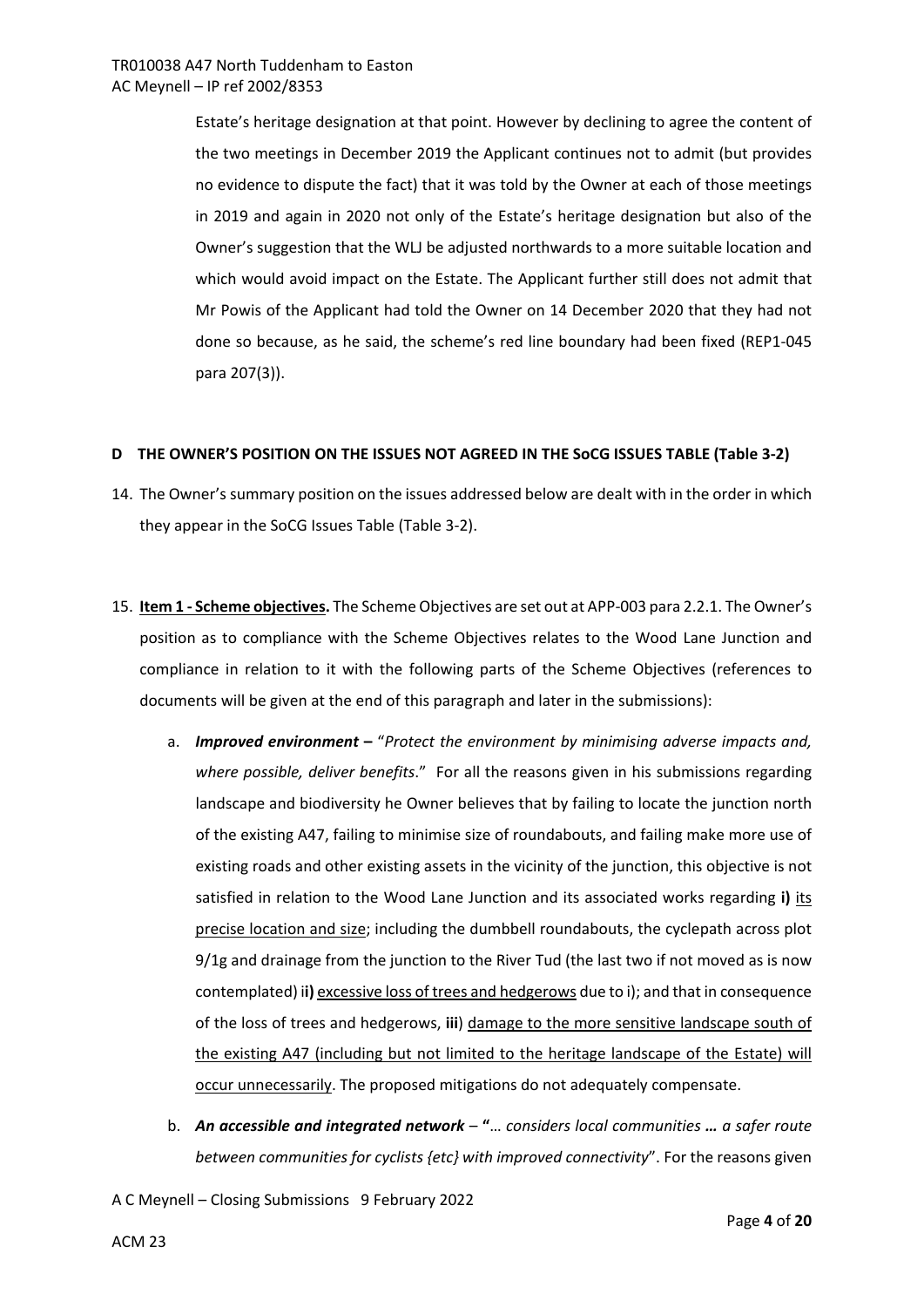in his Transport submissions regarding lack of convenient and safe east-west connectivity through the junction is not met (particularly absent Work 26a).

## c. *Value for Money* – "*… delivers good value for money*".

The Owner believes that money will be spent unnecessarily due to the Applicant's choice of precise location and size of the junction. Location north of the existing A47 would have required less diversion of east-west utilities (water main and electricity), less requirement for new roads and less loss of sensitive landscape (thus requiring less mitigation). The Applicant did not, but could have made a small adjustment of the route no more than 50-100m north when it determined a need for a larger junction at Wood Lane to have achieved this<sup>[1](#page-4-0)</sup>.

As to the design of the junction which by what the Owner describes of its failures, goes to the failure to satisfy the Scheme Objectives, the Owner's submissions are mentioned are included within the Transport submissions at REP1-057 and also contained in his comments at REP3- 044 on the Applicant's responses to the Ex A's questions Q1.0.1 and Q1.0.6 (REP3-044, pages 5 and 18) and the subsequent questions on transport, landscape and biodiversity matters.

## 16. **Item 2 - Consultation and scoping (First part).**

The Owner's position as to the adequacy and lawfulness of the consultation undertaken with him is summarised in the following paragraphs (by reference to the items in SoCG item 2).

- a. **(item i) Lawfulness** As per SoCG, table 3-1, the Owner accepts on the basis stated in the SoCG the mitigating steps on temporary compounds and the closure of the A47 access. His remaining case concerns the lawfulness and adequacy relating to the Wood Lane Junction (including its associated items ie drainage, sideroads and cyclepath location). As to background see paras 7 to 16, paras 32 and 33 and (referencing only the junction) paras 34-36 of his WRs (Rep1-044).
- b. **(item ii) Adequacy of consultation on Wood Lane Junction.** See REP1-044 paras 22-24. In addition, the Owner points out the facts appearing from the evidence given during the DCO process that the junction area was not environmentally assessed until after the consultation (see in particular APP-045 and APP-046 and their replacements) sufficiently

**.** 

<span id="page-4-0"></span><sup>&</sup>lt;sup>1</sup> As an indication, see (without the current Wood Lane Junction) the lesser cost of Option 3 below Option 2 referred to in the Applicant's Scheme Assessment Report PRD meeting minutes, Appendix J (referred to at SoCG

A C Meynell – Closing Submissions 9 February 2022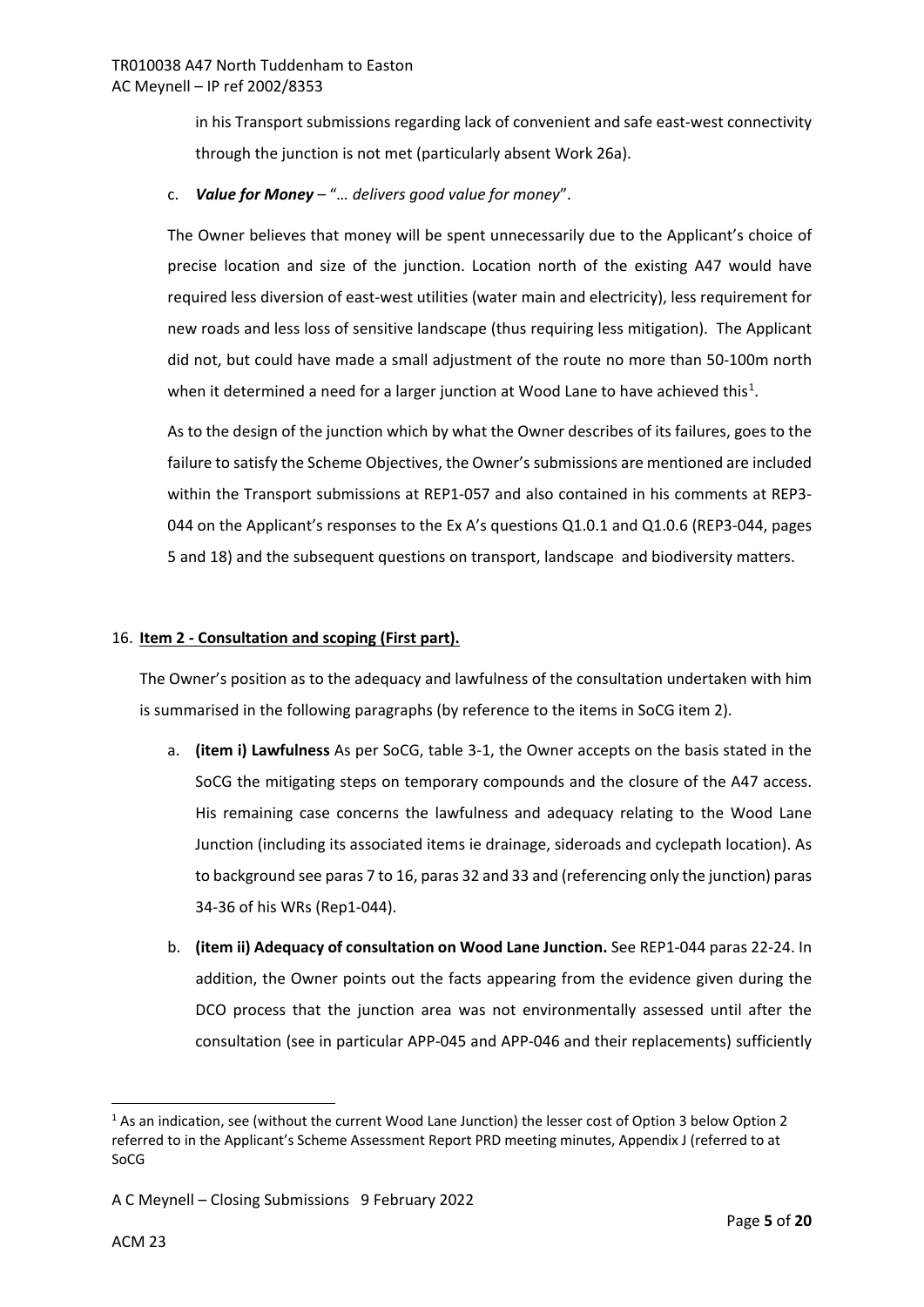to inform its design and as a result the public were presented with a junction design which had not been prepared with the benefit of sufficient prior assessment

- c. **(item iii) Proper reporting of the junction in the Scoping Report –** The Owner maintains the view that it was not properly reported and that the scale of the change should have warranted seeking a further opinion - see Scoping report page 2 fig 1-1 and description at 1.3.1; Scoping Opinion paras 2.3.1 to 2.3.3, and 2.3.9
- d. **(item iv) that Highways England took note of Natural England's Scoping Opinion** The Owner maintains that the Applicant did not take note of the Opinion in regards to looking for IHTA heritage property in the Scheme Area on the HMRC website and the Applicant appears to have conceded this - See Scoping Opinion pdf page 165/184; absence from APP-045; evidence of Paul Bennett at ISH2 and ISH3, and REP6-033, para 3.1.
- e. **(item v) that the Applicant took proper note of the Owner's submissions or expressed proper willingness to reconsider after consultation. –** see Rep1-044 paras 34-35; Mr Powis' statement on 14 Dec 2020 that they had not done so because the red lines were fixed (REP1-045 paras 35, 215 and 217(3).

# 17. **Item 2 - Consultation and scoping (Second part, meetings).**

The Owner'sposition as to the matters discussed at the non-agreed meeting held on **16 December 2019** is as per the SoCG Issues Table 3-2, item 2 and Annex B to the SoCG. As to the meeting on **17 December 2019** referred to as not agreed, the Applicant has not suggested what they believe did happen. Mr Meynell has confirmed his recollections in a further statement supplied to the applicant on 8 Feb 2020 (ACM 22) as being as set out at REP1-045 paras 34 and 208/9. As to **14 December 2020** the Owner refers to REP1-045 paras 35, 215 and 217(3).

18. **Item 3 - Alternatives:** The Owner's position as to the availability and preferability of alternatives is that there were and are reasonable, feasible and cost-effective alternatives both to the precise location of and type and size of grade-separated junction at Wood Lane, once a grade-separated junction had been chosen, and for the detailed design of elements of the junction as proposed which impact on the Estate (see WRs referred to below, a summary at the CAH1 submissions (REP4-022 paras 3-7) and ISH2 Submissions (REP4-023 para 17-25, paras 26-32 and App A). These alternatives in summary include: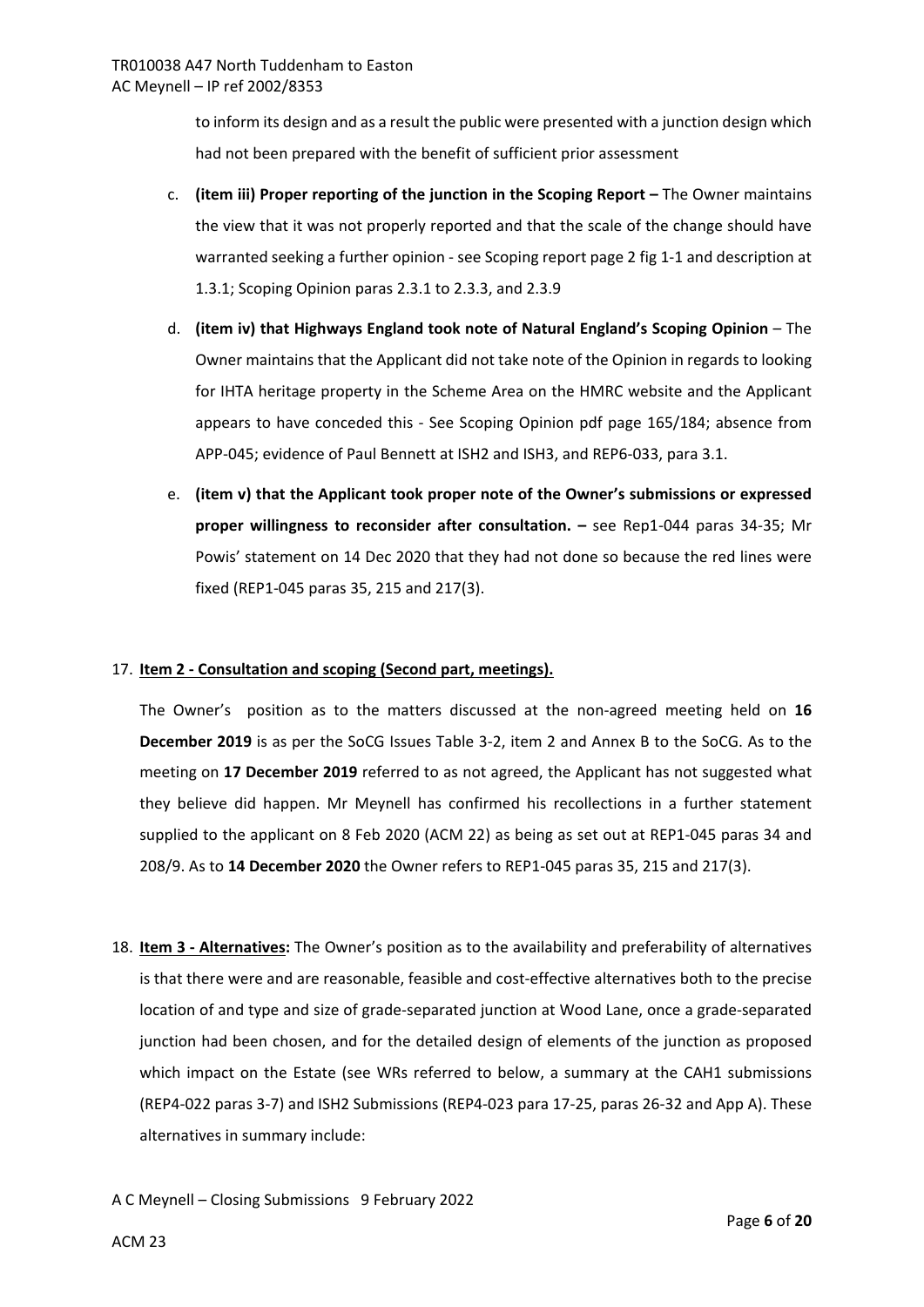- a. *Relocation of the junction north of the existing A47* by one or other of the Alternatives proposed during the DCO in any or all of the RRs, WRs and the presentation of alternatives at REP3-045, or any adjustment of them which would have satisfied such of the objections raised as to individual design details by the Applicant at REP6-016 as were valid.
- b. *Reduction in the size of the south dumbbell* with or without a small relocation east, to avoid impacting through the north woodland belt G232 into the open part of the Estate's arable field in Plot 9/1b providing a backdrop to its public view as seen from the south, at Stop 3 of the ASI, with consequent movement north of the de-trunked approach road to it from the east to avoid impacting through the woodland belt G159 (as mentioned in REP1-057, para 4.13, in REP3-045 and later, in REP7-037 App C, and REP8-029, para 1).
- c. *Relocation of the cycleway in Plot 9/1g to run round beside the northern edge of the estate* following the route of the closed sections of Dereham Road and Berry's Lane with a short link between them within Plot 9/1f, or from Plot 9/1f directly to the junction of the new Dereham Road link with the de-trunked A47, following the route of the diverted electricity cables as an option for the design modification offere3d by the Applicant at SoCG Table 3-1 item 12 (see para 22 below)

While spending much work in criticising matters of detail in the Owner's suggestions for alternatives (see REP6-016 in particular), some aspects of which were incorrectly interpreted, at no point has the Applicant worked on making any suggestion themselves since the DCO on any aspect of the junction design save (for which the Owner is grateful) in relation to the drainage route by Berry's Lane and, recently to consider some redesign of to the cycleway.

19. *sub-items i. to iii - the period prior to the DCO* application. Alternatives were available and should have been considered before the chosen design was pursued, both in terms of location and gradeseparated design, the latter both in relation to junction type and the size of dumbbell roundabouts if a dumbbell option were to be chosen, and in terms of the alignment of non-trunk approach roads – See REP1-057 (Transport consultant), the Owner's comments on the Applicant's reply to ExQ1, Q1.0.6 (REP3-044 page 18) and to Q1.0.1 in terms of the design of what was chosen; and see the Owner's Transport reps listed in the SoCG at item 4 in the table at Annex C. As to the size of dumbbells in particular see REP7-037 Annex D generally, including page 6A and Conclusion, para 5. referring to the reasons given for the selected design in the Applicant's Junction and Sideroad strategy at para 2.4.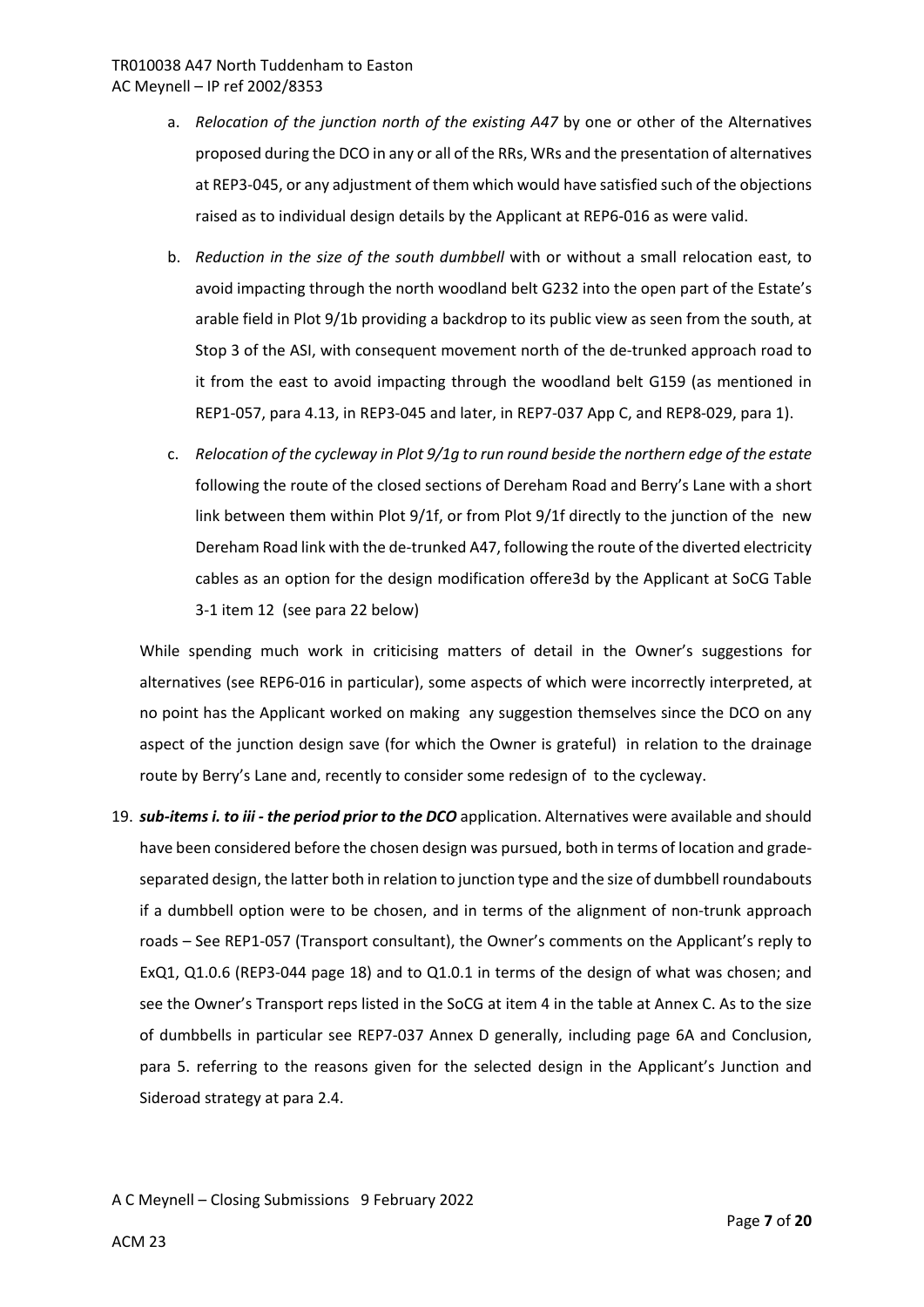- 20. **Sub-item iv the period after the DCO application.** It remains the Owner's view and that of his Transport consultants that the alternatives proposed at REP3-045 would be feasible despite the Applicant's views in its Revised Appraisal at REP6-016 (see most recently REP7-020 and REP7-037). The Applicant's objections as to additional land take failed to take account of the land that could have been returned to the owners north of the existing A47, particularly that on the east side of the junction. Norfolk County Council's reply did not address the benefits which would result (listed in REP3-045), perhaps influenced by its partial position as promoter of the NWL.
- 21. Even if the location of the junction was not moved, there are and should be alternatives in **(a)** the size of the south dumbbell (REP-037 referred to at para 18), **(b)** the design of the non-trunk roads (see para 23 below) and **(c)** the relocation of the cyclepath to run on the to be closed existing Dereham Road and Berry's lane with a shorter link between them.
- 22. *Sub-item v alternative location of Construction compound 2* The Owner's case remains (see REP1-057 para 6.2) that this could have been more conveniently located to the north, if the alternatives proposed were adopted, and even had they not been, that there was still less sensitive land to the north<sup>[2](#page-7-0)</sup> more convenient for it. The Applicant has responded but the response does not make a compelling reason to the Owner. The Owner remains of the view that had the Applicant chosen when it drew the DCO boundary (which it varied for the Dec 2020 targetted consultation) it could more reasonably have located the compound in one or other of the large fields to the north of the junction, of which parts are being taken in any event (see footnote 2 above) and have drawn the line to set it there where there are no human or cattle receptors and where the land is not designated under IHTA, instead of in the more sensitive land to the south of the A47. Had this been done it would have fewer adverse effects<sup>[3](#page-7-1)</sup> and been no less convenient.
- 23. *The Honingham FP3 conversion to cycleway (in Plot 9/1g)* The Owner has submitted in the presentation of Alternatives (REP3-045) that if any of the alternatives were adopted, walkers could continue to use the existing footpath and cyclists and horses pass by Dereham Road and the portion of Berry's Lane to be closed to traffic with a connector between them.
- 24. Even if the junction remains as it is proposed, the to-be-closed sections of Dereham Road and Berry's Lane could still be retained for use as the route for cyclists and walkers instead of being, as the Environmental Masterplan (D8 version, sheet 8 (REP8-011)) proposes, converted to grass

A C Meynell – Closing Submissions 9 February 2022

 $\overline{a}$ 

<span id="page-7-0"></span><sup>&</sup>lt;sup>2</sup> See APP-051, Table 12.2 with relative sensitivity and proportionate land take of the Owner's land (Holding 10) compared with that to the north west (Holding 1) and the North-east (Holding 7); shown on fig 12.2 at APP-077. See on this also Issue item 10 below.

<span id="page-7-1"></span><sup>&</sup>lt;sup>3</sup> Than the large adverse residual effect for Holding 10 (APP-051, table 12.2)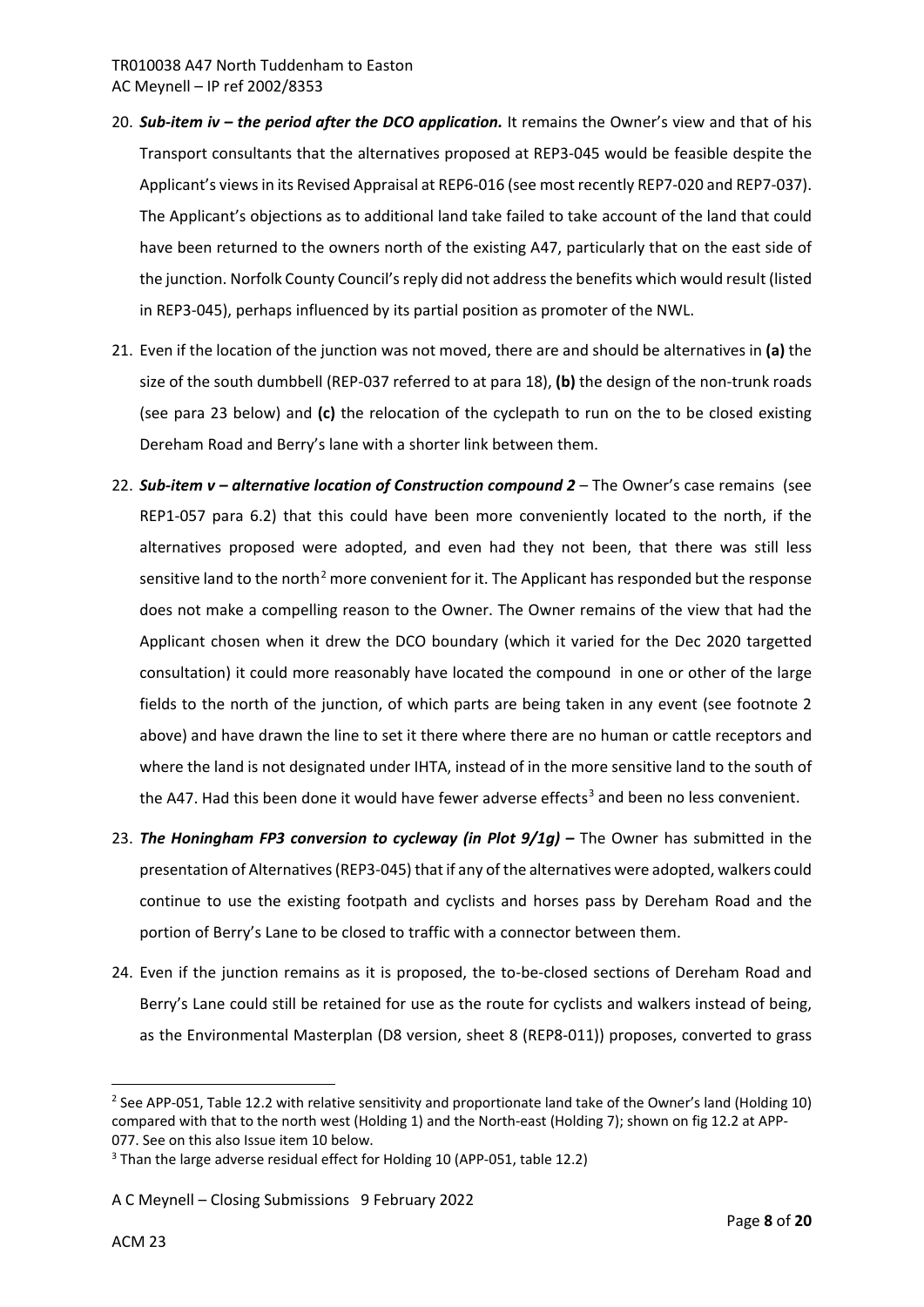with no use at all. Only a short link between them would need to be created beneath the embankment carrying the De-trunked A47 to the south dumbbell roundabout. The Applicant has agreed to review the design of the cycleway to mitigate impacts as mentioned in SoCG, Table 3-1, item 12. The Applicant is invited to give consideration to this method of redesigning the cycleway as being both cheaper and more convenient for users, as well as minimising land take by removing the need to acquire permanently Plot 9/1g and by creating the cycleway instead within Plots 9/1l, 9/1f and 9/2d which it desires to take in any event. The Ex A is invited to consider directions in this regard if appropriate. (see plan below).



25. **Item 4 - Design of non-trunk roads:** This is relevant to the Owner in relation to (1) the Owner's alternatives and (2) the de-trunked A47 approach roach to the Wood Lane junction south dumbbell. DMRB's Introductory Memo (GG101) advises that the DMRB should be used for trunk roads and motorways (into., para 1) and advises that it need not be used on non-trunk roads if its use would result in overdesign (extract at REP7-037 App D page 1), with the agreement of the local highway authority. The Applicant appears not to have realised this. In its appraisal of alternatives (see original in tracked version REP6-016) it began by asserting that DMRB was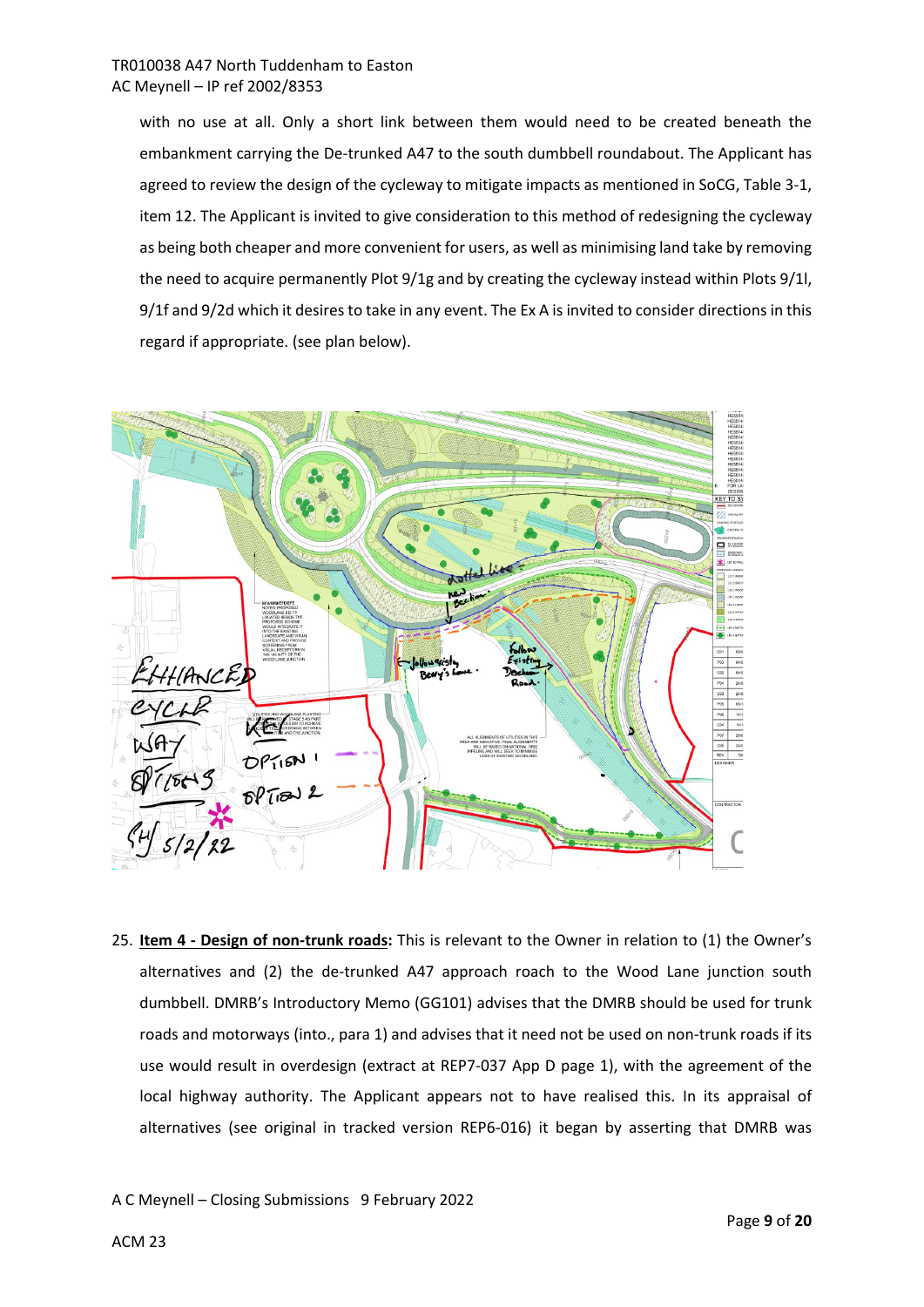required for its sideroads (original para 3.4.1 line 1). The revised version (see the tracking in para 3.4 at REP6-016) deleted the word "required" and prefaced the para by a new 3.4.1 which said it had used it in the absence of a directive from the local highway authority. It does not state if it had asked for a directive or considered asking for one.

- 26. The Owner's view that the DMRB does not need to apply to the link and side roads if it will result in overdesign (which the Owner's Traffic and Highways consultants believe it has) is set out most recently in REP7-020 and supported by the DMRB (REP7-037 App D page 1). The fact that Norfolk County Council now desire to classify all non-trunk roads in the vicinity of the junction as Class C except for a short stretch to take the B1535 at Wood Lane into the junction, only strengthens the case not to use the DMRB for their design.
- 27. The issue of side road design as such arose in connection with the Applicant's criticism in its appraisal of alternatives at Rep16-016 of the Owner's alternatives as a reason not to accept the side road design proposed (see plans with REP3-045) for the link to the Owner's alternative junctions from the exiting A47 to which the Owner's Highway consultant replied (REP4-023 App A, para 2.3).
- 28. It is also relevant to the approach to the south dumbbell from the de-trunked A47 currently proposed by the Applicant where not using DMRB on the south east approach road plus reduction of the roundabout size would significantly reduce the embankment of the south side of the junction and the approach road over the existing ground level and draw the junction back into the woodland through which it is now penetrating, with a resultant improvement in Scheme benefits and reduction in impact for the Estate (see REP7-037, APP C, photos 4-6) and REP8-029, para 2).

## 29. **Item 5 - Wood Lane Junction:** The Owner addresses the various aspects of this item as follows

- 30. **Item 5 (i) Location** The Owner's case remains that the junction could have been better located when first designed by a small adjustment northwards which would not have compromised the intentions of the PRA "passing north of the A47 to the north of Honingham" for all the reasons given in the DCO submissions, first in RR-075, then in REP1-057, thereafter see REP3-044 comments on reply to ExQ1 in in particular Q1.0.1 Good Design; for excessive movement of utilities see REP3-044 Q1.0.12, at page 37, and finally the submissions on Transport set out in SoCG Annex C, item 7.3.
- A C Meynell Closing Submissions 9 February 2022

ACM 23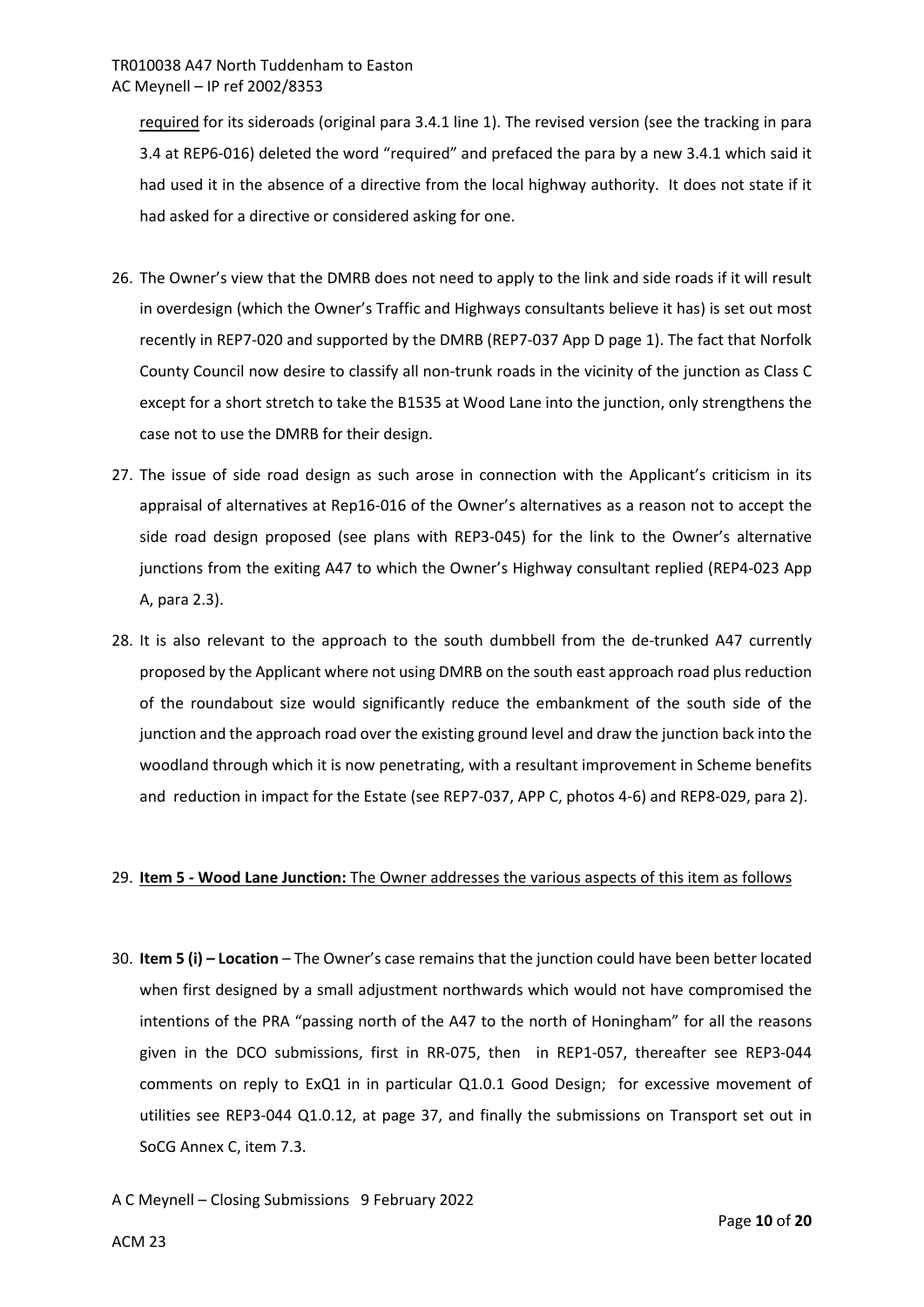- 31. **Item 5 (ii) form** The Owner still maintains that the junction has been overdesigned for the predicted traffic levels for all the reasons given in the Transport submissions mentioned at (i); that if it were genuinely needed to cater for a large traffic flow a two bridge roundabout would have taken less room than the two currently sized dumbbells; and that if the dumbbell solution was followed the dumbbells if designed more thoroughly could have a achieved less land-take.
- 32. The Applicant justifies its choice by hierarchy (see REP6-016 para 3.3.6) and reference to CD 122 – although it concedes that there is no express hierarchy in in the words of CD122 since it replaced the earlier document referred to (as Mr J Ellis for the Owner states at REP7-024 Annex A para 2.2). But the Applicant fails to explain that the words in CD122 on which it relies "the advantage of requiring less land" are informed by the illustration beside them showing two small dumbbells which are far smaller than those selected by the Applicant. (see the extract from CD122 at pages 59-60 showing the words and illustration (copy at REP7-037 App D pages 6 and 6A. It was misleading of the Applicant to use the phrase which they did out of context when the lateral landtake proposed for the dumbbells (300m) is nearly double that of the single two-bridge roundabout option described as the "most common grade separated junction layout" in the next paragraph of CD122 at page 6A in REP7-037. (see commentary on App D page 6 at Rep7-037 p xi).
- 33. Further as to the size of the dumbbells chosen see the Conclusion to the introduction to REP7-037 (REP7-037 App D pp xviii-xix).
- 34. The Applicant has at Deadline 8 lodged a drawing showing the entry splays to the junction's south dumbbell from the link road and de-trunked A47 for the first time. It is these splays and the approach to them and not primarily the ICD, which are the most important defining factors to determine the capacity of a junction (see REP7-037 App D) and the ICD of an optimally designed roundabout derives from the design of its entrances. The Applicant has not demonstrated a design process which shows that the chosen ICD for its dumbbells has been derived from an exercise to minimise land-take in the size of ICD (see REP7-037 App D refs to CD116 pp34 and 124/5 (at APP d pp14-15) and APPD p 53 and pp60-61). The Applicant's Junction and Sideroad Strategy para 2.4 (see ref at REP-037 APP D, at para 5 on page xvii) confirms that after review the ICD was adjusted to the maximum permitted (100m) without, so it appears, any further work to attempt by adjustment to reduce it below the maximum as advised in the design advice referred to in REP7- 037 App D. This demonstrates to the Owner the correctness of the views of his consultants as to the junction's likely overdesign (with or without NWL).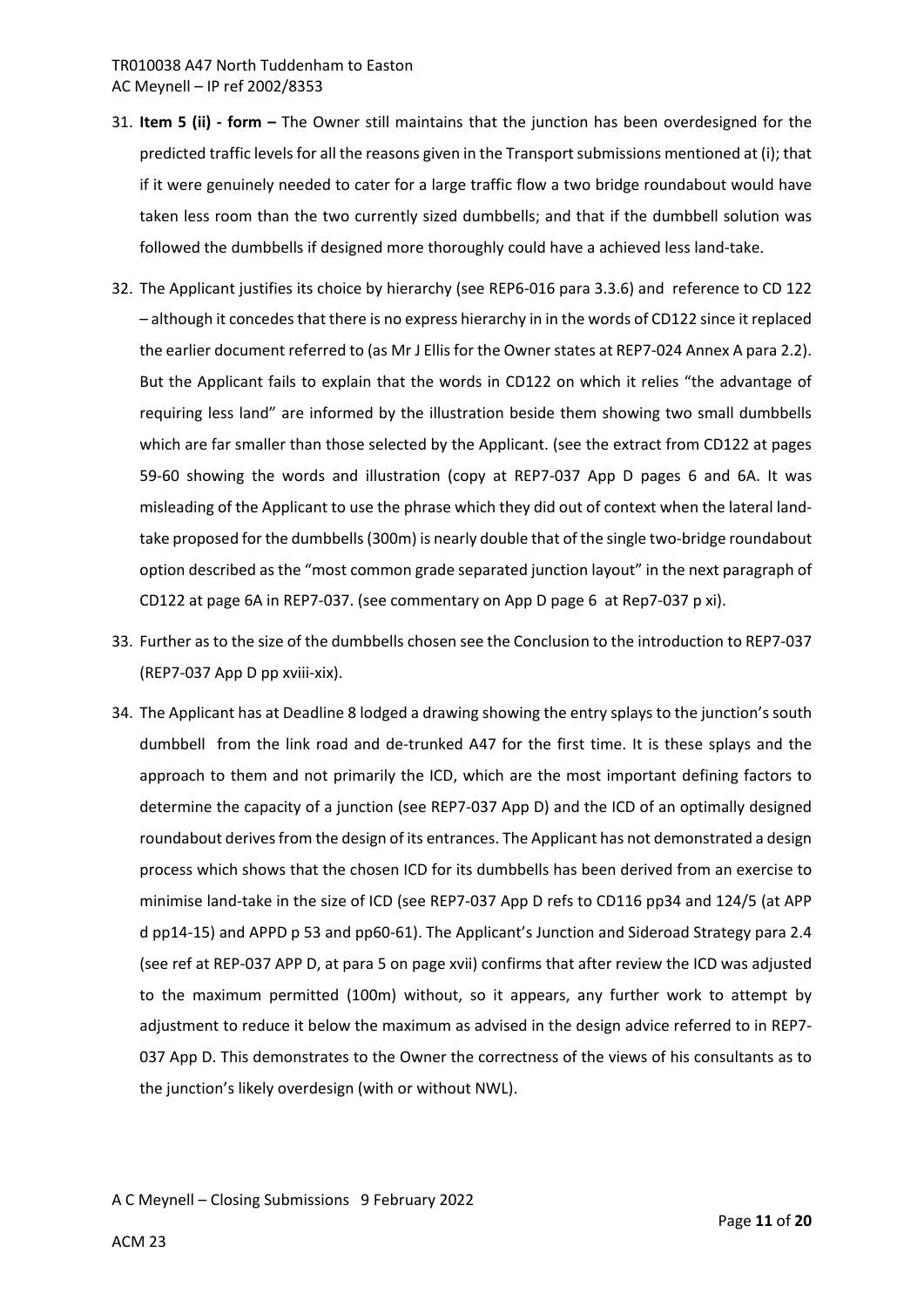- 35. **Item 5 (iii) need for the size chosen in view of NWL uncertainty** There appears to be agreement between the parties that the junction can be reduced in size without NWL, but not on how much. With NWL the Owner asserts that it has been overdesigned and can still be reduced but the Applicant believes not**.** The question was asked by the Ex A IN ExQ3 at Q14.3.2.
	- a. The Owner's Transport consultant at REP1-057 (paras 3.29-3.30) advises that the junction can be reduced in size with NWL and should be redesigned without it. He confirms his advice at REP7-024 Annex B and addresses the Applicant's reply to the question
	- b. The Applicant suggests recently (see REP6-016 in reply to ExA's Q14.3.1 (page8)) that without NWL the roundabout could be reduced to 80m Inscribed circle diameter (ICD) (but without providing any design evidence).
	- c. Mr Ellis (REP7-024 Annex A at sect 4 replies and comments on the Applicant's assessment of that and of the "near certain" state of the NWL as being over-optimistic. The Owner submits that the Applicant has produced no evidence to support the design at the size it asserts with or without NWL. It has provided statements but no transparent evidence of its workings and only at REP8. (see above para 33)
	- d. As to the current certainty or not of the NWL the BBC published a report on 2 February 2022 (bbc.co.uk) under the headline "Bats spell Route change for planned Norwich Western Link Road" under which it is stated "the proposed route of a controversial new road will have to be altered due to the discovery of bats in the area. Norfolk County Council said it would have to change the proposed route of the Norwich Western Link … It has been beset by problems in the last year, from rising costs to consultation delays, while a survey has found "notable bat activity" in a wood". The full report is available on searching the headline. It was earlier reported in January in the Eastern Daily Press that Norwich City Council had resolved to oppose the NWL on planning (available by search of edp24.co.uk). It appears to the Owner therefore that the statements supplied by the Applicant to thee Ex A as to the "near certainty" are at best over optimistic and at worst now misleading
- 36. Item 5 **(iv) usage given traffic movements with and without NWL** The Owner refers to the Traffic Consultant's report at REP1-057 paras 3.23-3.31, his opinion as the overdesign (para 3.26) which he maintains at REP7-024 Annex B.

## 37. **Item 5 (v) relevance of NWL or not to the design**

The Owner submits as follows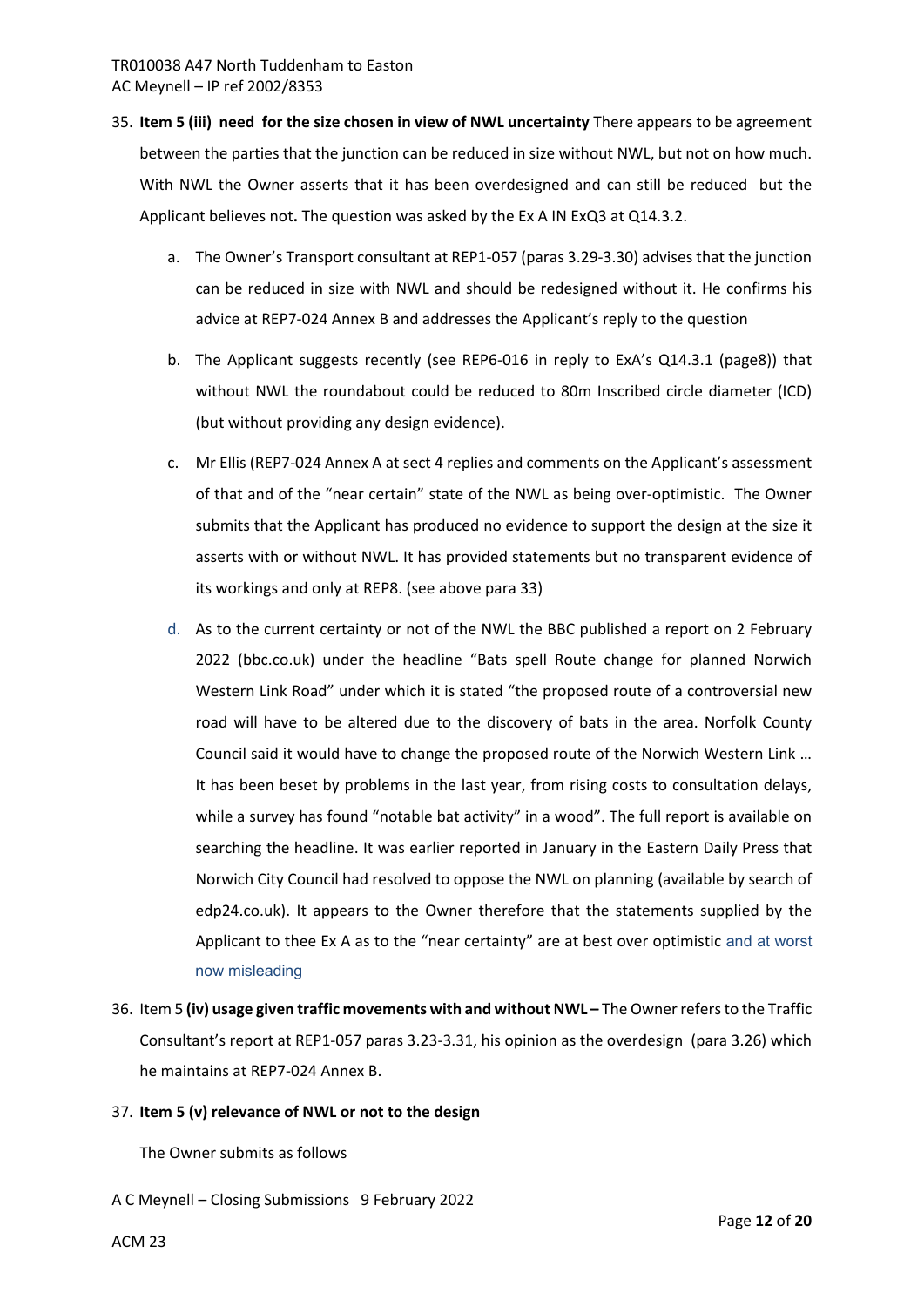- a. In REP4-016 the reference to a "hypothetical no [NWL]" for the reasons given in paragraph 35 d would be more accurately exchanged for a reference to a "hypothetical NWL".
- b. As to the other references to the NWL / no NWL situation in REP4-016:
	- i. There is nothing to suggest that the three objectives referred to could not be achieved with a smaller roundabout.
	- ii. Even if The Applicant are correct in claiming that they were obliged to consider the NWL as "certain development" or "near certain" for the purpose of traffic modelling, the Owner does not believe that it follows from this that the modelling should then dictate scheme design regardless of other factors, such as compulsory purchase of third party land.
	- iii. Similarly, the claim that overcapacity is effectively permissible under the DCLG guidance of 2013 should not be taken as valid regardless of other issues, such as additional compulsory land take.
	- iv. The timeline used already looks misleading.
	- v. The reference to the "unlikely event that NWL does not proceed" shows too much optimism bias for a scheme (a) for which no application has been made, and which (b) has not been agreed by the lcouncil of the City which is completes a ring road for (c) does not seem to have assured funding and (d) is subject to growing doubt as to its efficacy.

# 38. **Item 5 (vi) sufficiency of detail of south dumbbell design to usage to minimise land take (rephrase)**

The owner's submissions on this are covered in paragraphs 32-37 above

# 39. **Item 5 (vii) – is land-take the minimum**

The Owner repeats paras 32-37 as to the junction itself, and refers also to the proposal as to the cycleway and the additional land in the Estate which has now been indicated would not be used for the junction, including the reservoir and the proposed woodland surrounding the south dumbbell, which could in that case be occupied temporarily instead of being taken permanently

## 40. **Item 5 (viii) appropriate east west NMU if 26a not carried out**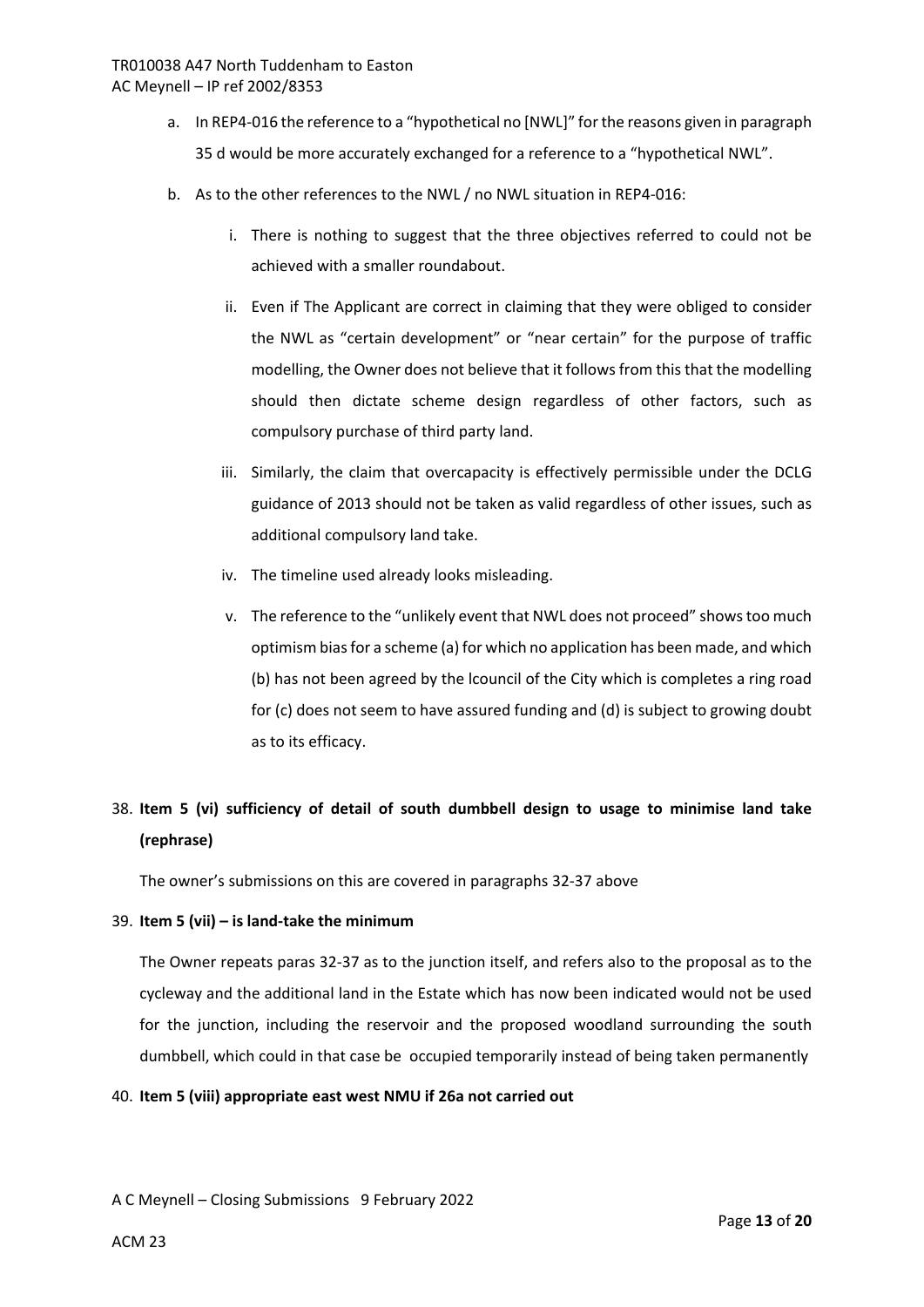The Applicant having confirmed that Work 26a will not proceed over the NWL if the NWL is built, are likely to cause cyclists travelling between Honingham and Hockering, to go through the junction to avoid a long detour to the north. It is a Scheme objective to make cycle journey between communities safer which this will not do.

#### 41. **Item 5 (ix) – sufficient provision for agricultural vehicles now using Berry's Lane**

The Applicant has offered no convenient alternative for north south agricultural vehicles about which the Owner spoke at ISH2 (REP4-023). Were the option for the cycleway referred to at paragraph 24 above to be implemented, arrangements could be made to permit limited agricultural vehicles to use it. The Owner would be willing to discuss terms to take ownership of the route subject to a public bridleway, in order to be able to control the agricultural vehicular use. He make journeys to Honingham fortnightly or more often to supply logs to The Honingham Buck and others in Honingham and the current proposed lengthy diversion on public highways via Mattishall Road will be considerably less convenient to him and also disruptive to other road users

- 42. **Item 6 Compulsory acquisition:** The Owner refers to the law and guidance in his WRs at REP1- 044 in paras 99-105. Of the reasons at REP1-044 para 106, there remain those at a. and b. Reasonable alternatives and minimising land- take and impact; and associated with the former the failure to consider the Heritage qualities and the disproportionate impact of the Scheme upon the Estate (see REP1-044 para 116-117 and 118-119). The limitation of the case to these is confirmed in the submissions to CAH2 at REP4-024 (paras 6 and 7). The issue of compelling reasons is also referred to in the Owner's comment on ExQ1, Q5.0.6 (REP3-044 pp61-62). No progress was made in the event on agreeing one of the alternatives proposed at REP3-045 and the Applicant contests the Owner's case for them.
- 43. (At CAH3 (REP7-016 left hand column) various areas of potential compromise were discussed as the Ex A will recall, now to a great extent reflected in SoCG Table 3-1 of agreed items as mentioned above). While these result in some mitigation, the Owner's case on Compulsory Purchase remains.
- 44. As to the "minimum necessary" the Owner refers to his comment on ExQ1 Q5.0.9 (REP3-044 page 74) and to the three items listed at para 17 above.
- 45. **Item 7 IHTA designation:** The Owner maintains his case expressed in his WRs, as to the failure of the Applicant to take into account either **(a)** the Estate's IHTA designation *per se* or **(b)** the qualities for which it was designated.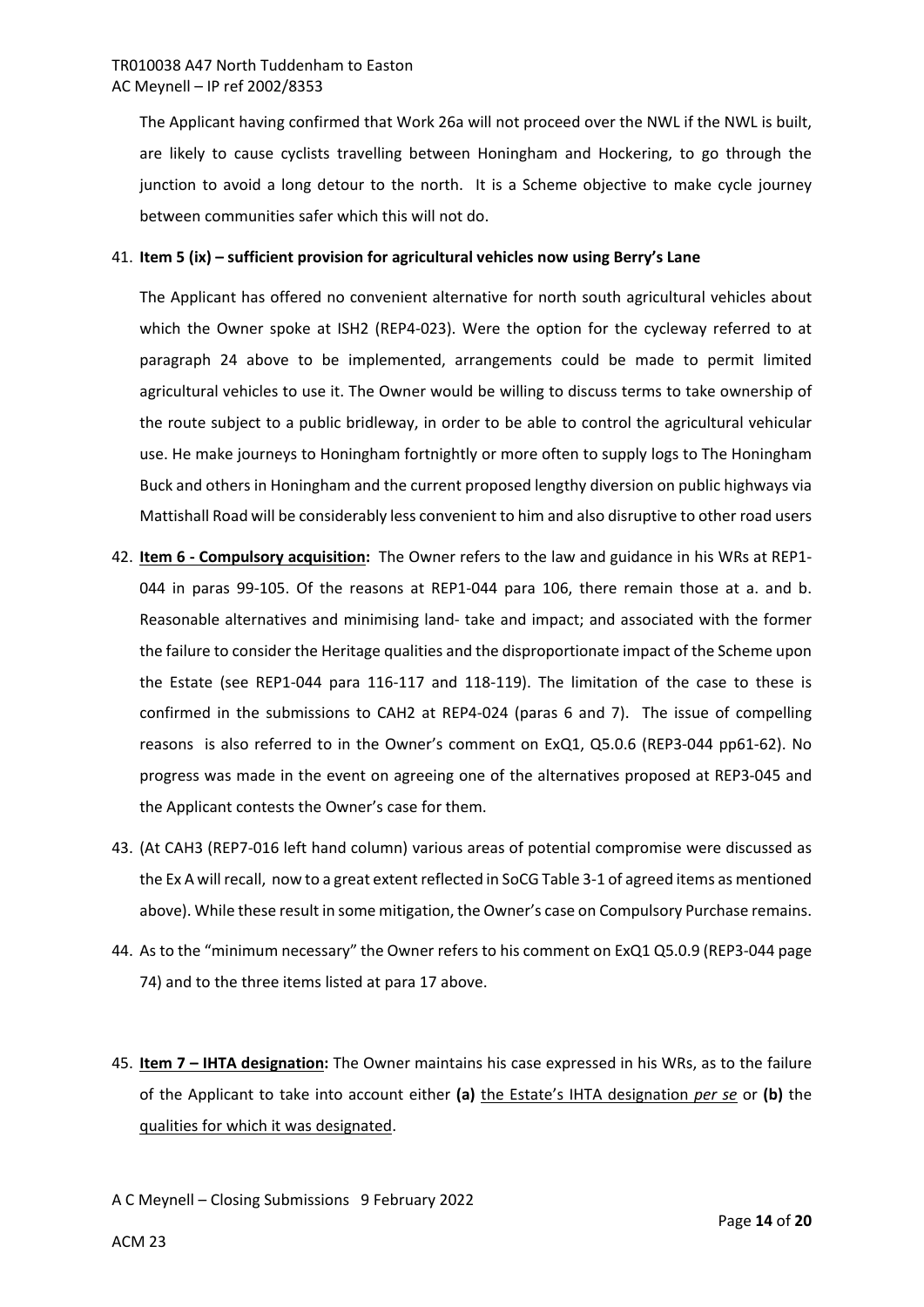- 46. This case is expressed at REP1-044 paras 38, 39(a) and the impacts upon the matters are listed at para 40 c, d and e (mitigated but not extinguished if all the Applicant's agreements at Table 3-1 (some of which are not certain) are effected, and para 41 a. The impacts at Para 41 a. would be mitigated to a greater or lesser (but in each case significant) extent, by any of the alternatives summarised in para 22 above.
- 47. The WRs at paras 43-57 explain the reasons for considering the IHTA designation and its qualities. The qualities for which the IHTA designation were made referred to at item (b) above are also alluded to at the ISH2 submissions covered in the Written Summary at REP4-023 para 46-62, (esp 61-62) and in the subsequent heritage and landscape submissions referred to in the sections below as to Heritage and Landscape.
- 48. **The Owner would like to emphasise again here (as has been done throughout) that in relation to the Estate, heritage and landscape qualities should not be separated from each other in consideration as the usual categories for scoping envisage, but need to be combined and considered together, since it is the combination of them in this case which creates the quality of the Owner's Estate, as recognised by HMRC on the recommendation of Natural England. It was apparent to the Owner at ISH2 particularly and ISH3, that it was the Applicant's failure to combine the two, which in turn arose directly from its failure to look for, ask for and hence understand the heritage designation from the papers supporting it and from visiting the estate as whole to understand it, before designing the current junction, that has been a major cause in the Estate's quality being missed in the assessments and the resultant impacts being suffered, if the DCO is permitted to proceed as the Applicant asks**. **Had the Applicant complied with the Natural England scoping request and followed it up in 2019 before starting the design the current situation might never have happened. The Owner did his best by emphasising the designation on each occasion that he was approached, and it is apparent now that those he spoke to cannot have understood it**. (see REP1-044 para 115).

## 49. **Item 8 – Heritage.** The issue at SoCG item 8 sets out succinctly the Owner's case.

- a. **Item (i) entity as a whole and not just setting of listed buildings**
- b. **Item (ii) assessment of listed curtilage insufficient (cc wall and cobblestones).**

The importance of the entity as a whole is described in the Owner's Statement at REP1-045 and both issues in the report of Mr Thomas at REP4-015, Annex C, and at REP6-033 App A and REP8- 020 at B) replying in each case to submissions by the Applicant's heritage consultant, Mr Bennett,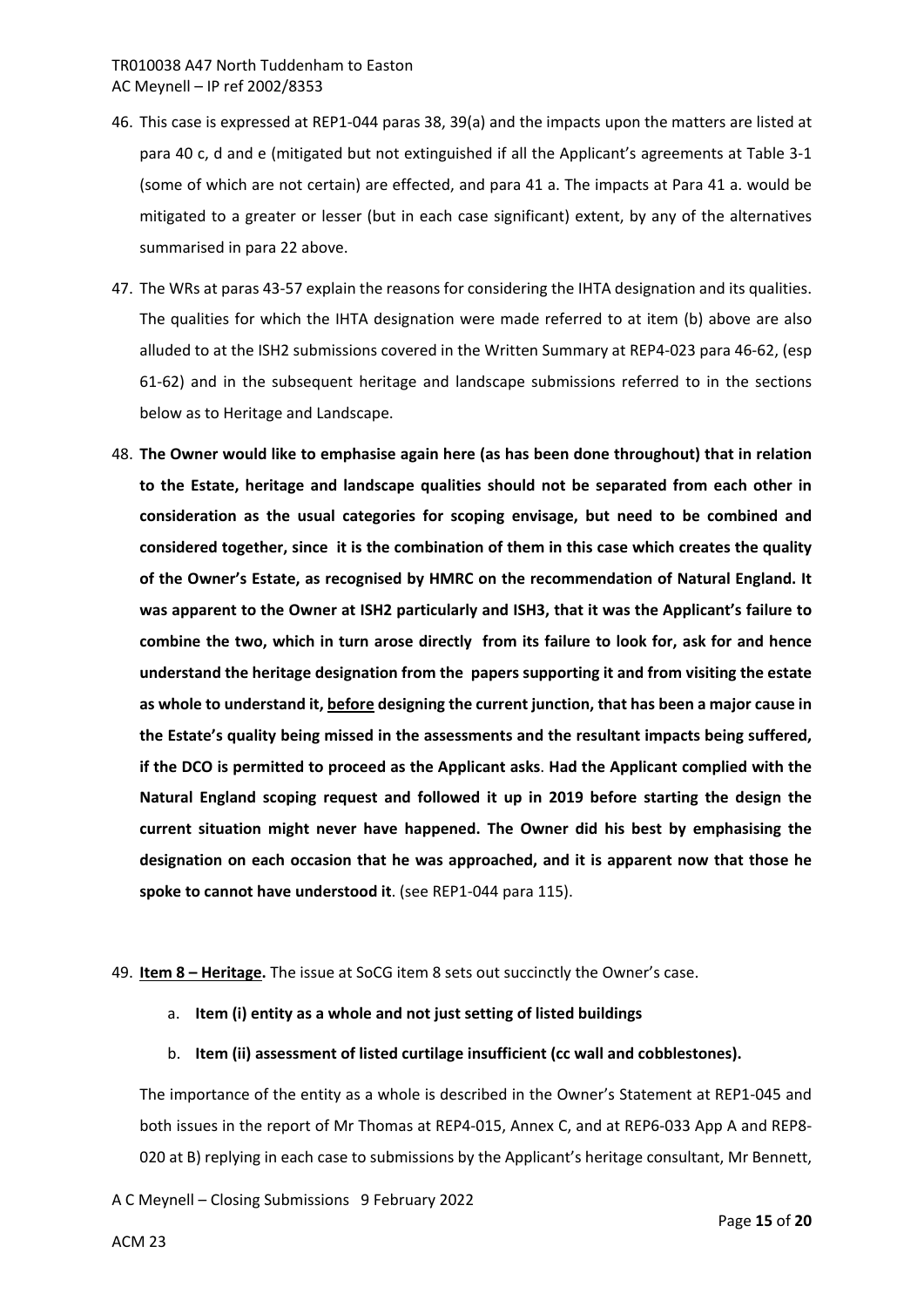As to impacts, the Applicant has not yet agreed to carry out any monitoring of the crinkle crankle wall but has agreed to reinstate the cobblestones at the Main Drive entrance if it were to become obliged to lift them.

## 50. **Item 9 - Biodiversity:**

- a. **Item (i) Estate as an individual entity (not part of landscape area) and in combination with heritage -** addressed under IHTA and heritage (above) and at Landscape (see item 11 below**)** but see in particular APP-023 para 46 et seq.
- b. **Item (ii) Assessment insufficient in respect of Landscape, biodiversity and trees.** See Item 11 below for Landscape; for biodiversity and trees generally the Owner commented on ExQ1 questions 3.0.4 to 3.0.16 (REP3-044 pp38-57) and while the Applicant has resolved most since then and on bats is surveying the trees on the Estate by the junction now for hibernation; nevertheless the Owner's comment 28 on Q3.0.7 remains unaddressed and in particular in relation to the disproportionate loss of existing mature trees in and the junction for their biodiversity value (including 9 of the 12 Grade A trees to be lost on the route, which might have been avoided if the critical assessment was carried out before the design, not after (see REP4-025, item 5.07.3 and reference to BS5837:2012 paras 4.4.11 and 4.4.1.2 on pp 14/15)
- c. **Item (iii) assessment of northern woodland.** The Owner's case remains as set out at REP1- 044 paras 82-88 and the Owner's Arboricultural Consultant, HC Coombes' Report at REP1- 058. It is supplemented by Mr Coombes' response to the Applicant's reply to the report, at REP4-025, items 5.07.1 to 5.07.8, including in particular the reference to.5.07.3 in the previous sub-para above.

## d. **Item (iv) interference with management of hedgerows**

The Owner refers here to the hedges currently maintained by him on the boundaries of the Estate in Plots 9/1b and 9/1l to be taken permanently while not being needed for the new highways. Provided they as well as the woodland and rides adjacent to them, can be confirmed by the Applicant as falling within items 4-6 of Table 3-1 this item need not be at issue.

e. **Item (v) CSS field margins, nectar areas and Wild bird feeding areas resolved.** To clarify this item, the Owner agrees that the impacts on these from the Temporary possession has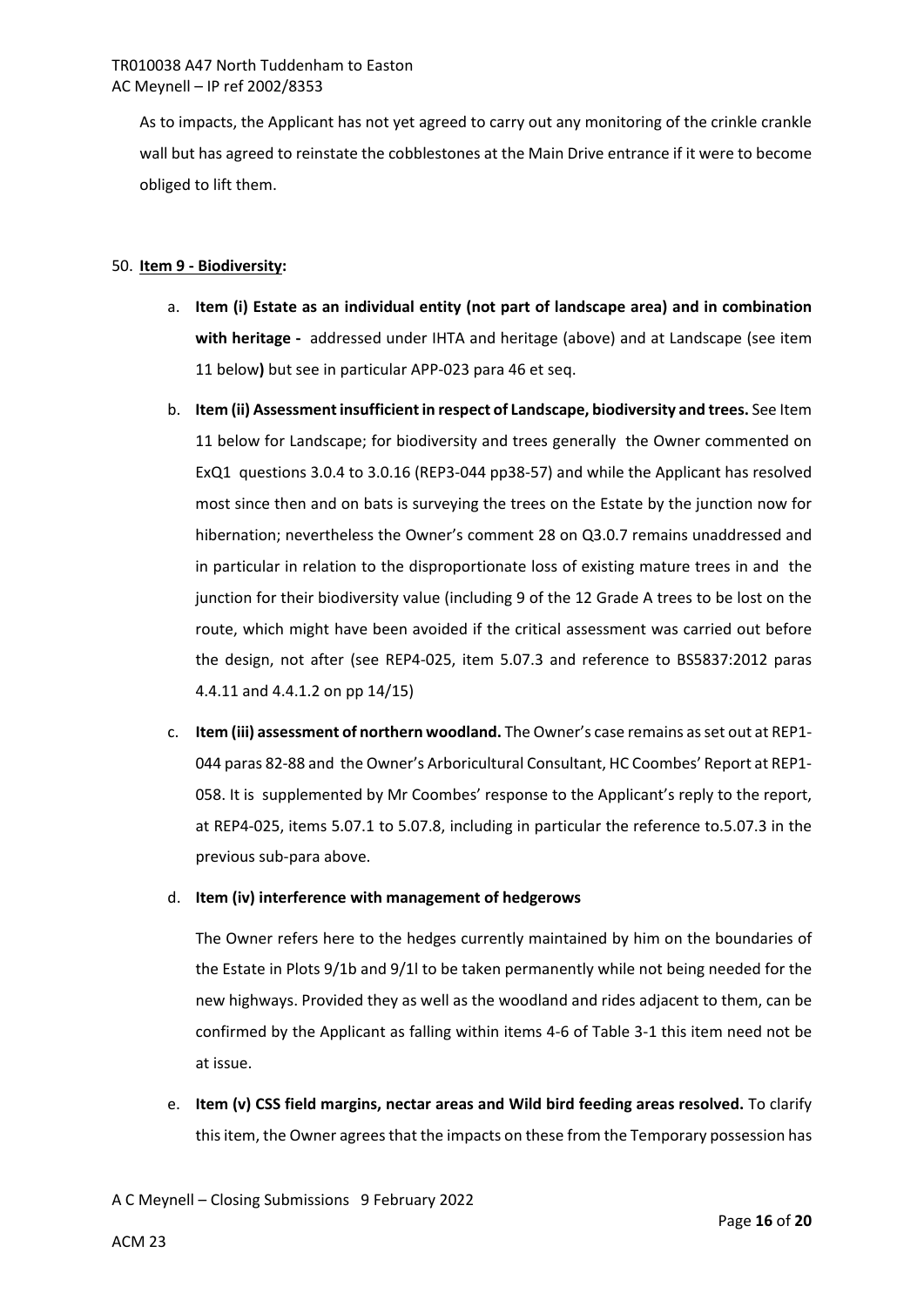been resolved by the mitigation effects in SoCG Table 3-1 para 14. However, the margins permanently to be lost in Plots 9/1b and 9/1f have not been included in the Applicant's assessment in App-051 para 12.10.64

- 51. **Item 10 Population and human health (ES Ch 12 (APP-051):** The Owner's agricultural Holding is Holding 10 (APP-071 fig 12.2), assessed as mixed farming with very high sensitivity and daily access (APP-051 para 12.7.20) Temporary construction effect is recorded at APP-051 para 12.10.44 with moderate impact and very large adverse residual effect. Permanent impact is assessed at APP-051 para 12.10.64 as minor/slight.
	- a. **Item (i) Effect on farming business.** The Owner's case is set out in the WRs at REP1--044 paras 72-81 referring to REP1-045 paras 85 et seq, and in relation to failure to assess the Owner's CSS Mid-tier agreements. The continuing CSS agreement has now been recognised. The mitigation steps at SoCG Table 3-1 will reduce but not eliminate the adverse impacts, due to effective loss of all arable land to arable farming temporarily during the works (REP1-045 Table 2 item1). The Owner acknowledges with thanks the Applicant's offer to erect cattle fencing around these remaining parts in order to mitigate that residual loss. It will not totally mitigate it however because of the way the holistic farming relied on the arable land for feed and as land on which to spread manure (see REP1-045, agricultural section)
	- b. **Item (ii) Assessment on forestry business –** see REP1-045 page 52. APP-051 while mentioning a "mature shelter belt"<sup>[4](#page-16-0)</sup> area being lost (APP-051 para 12.10.64) as part of the agricultural holding did not assess the forestry business or impacts
	- c. **Item (iii) Assessment on Christmas Tree business** see REP1-045 page 53 for impacts. Again not assessed in APP-051. There will remain after the mitigations offered, a potential loss of business due to the current convenient access for passing trade off the A47 being lost by the closure of Berry's Lane.

The Owner accepts that the SoCG agreed matters at Table 3-1 if implemented will address some of the problems described in the above references which had previously not been assessed. On the assumption of implementation he agrees the overall assessed impacts on the assumption that they cover all businesses, save as to the potential future adverse impact on the Christmas Tree business form passing trade off the A47 after completion of construction due to the closure of Berry's Lane, which could be moderate rather than minor.

**.** 

<span id="page-16-0"></span><sup>4</sup> G232; contrast this description with that by the Applicant's Arboricultual expert at APP-091

A C Meynell – Closing Submissions 9 February 2022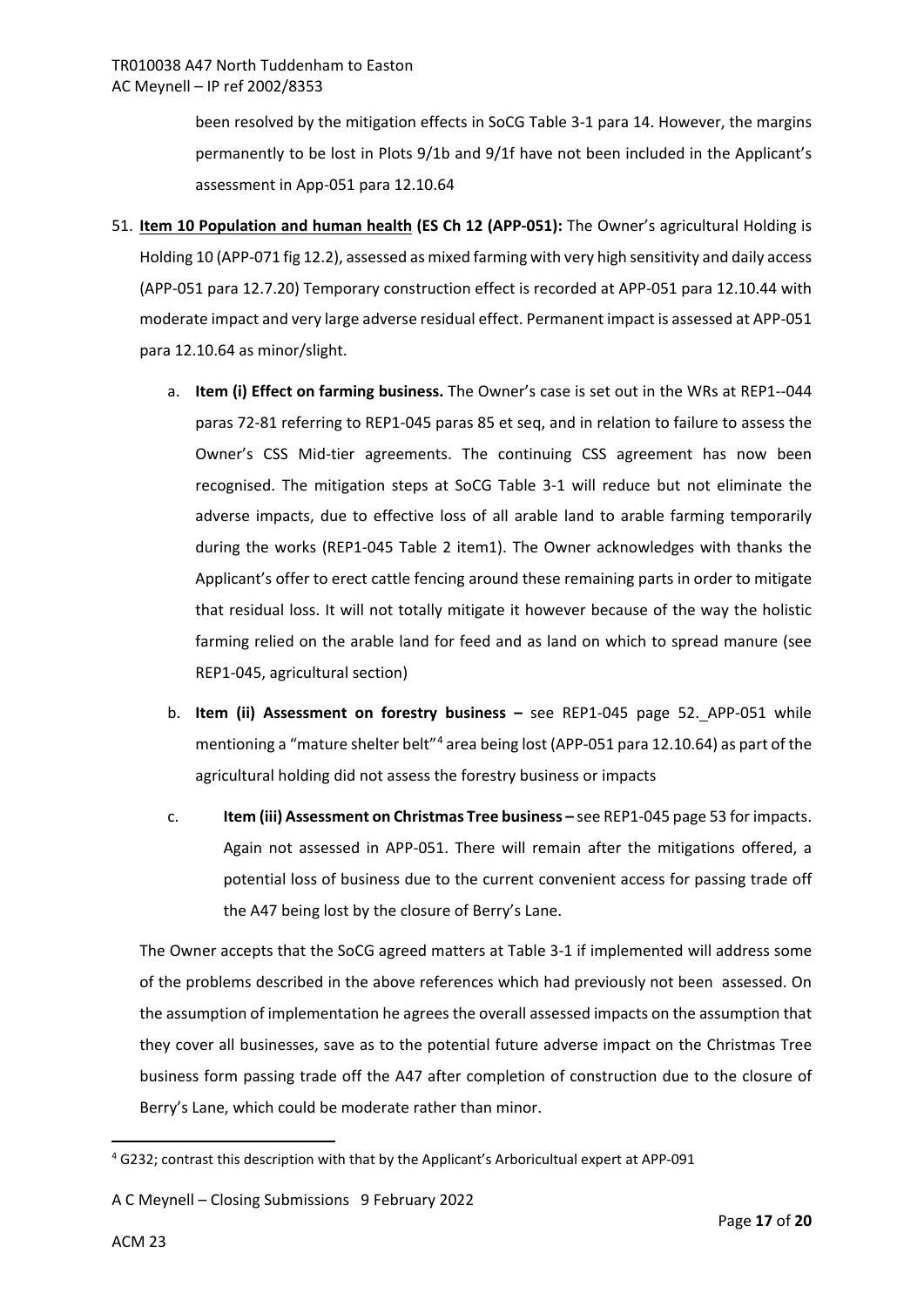- 52. **Item 11 Landscape and visual impact:** The Owner does not agree the assessments for Landscape and visual impact assessment. See for Landscape in its own right ISH2 (REP4-023 paras 46-60) and REP7-023 and REP8-020.
- 53. **Item 12 Tree protection:** This item refers to the Owner's request at REP8-020 section D) items CH8 on page xi to LV4 on page xiii; the reasons are given there.
- 54. The item also refers to a request made to the Applicant that the Applicant should consider and if not agreed, the Ex A should consider directing, the retaining and protection of selected trees in Woodland belt G232 which will be taken permanently to be felled although being sited in the south dumbbell roundabout at a point where new planting has been indicated. This is of particular importance not only for the protection of the Estate from the mainline behind them, but as importantly for the improvement of the roundabout if it is to remain of the size intended. If the retention of these trees can be protected by direction by the Ex A for the benefit of the landscape as a whole (not just for the Estate) that will help considerably in this area to reduce net harm, provide more quickly a potential bat crossing and enhance the junction. The Owner suggested as follows:
	- " Trees in south dumbbell roundabout

Looking at the revised Environmental Masterplan with the latest sections, we have seen that NH is proposing to plant standard trees within the roundabout which happen to be exactly where the trees are currently in the north woodland belt of the Estate, at the precise point where we stopped to look at them with the Ex A on the ASI (the corner where the belt moved from east west to more north south, next to the existing junction.

From the sections, the junction at that point in the roundabout appears to be at the same ground level as existing.

It seems a waste to remove all the existing trees in that point, only to plant new ones where the current ones were. It also loses 30 years of growth which the existing trees have, before the new ones would reach the same point. Keeping selected trees from the existing would save money and also keep more protection for the Estate from the mainline beyond it.

Anthony and I propose that NH should agree … to keep those trees in that area or such as will best serve the purpose that NH is proposing in the EM for trees within the roundabout at that point and agree with Anthony which are the best to keep and how/ when to remove selected others in such a way as their stumps will shoot (as Chestnuts do) to create more woodland, there, and that as he has suggested (in the SoCG returned to Michael and the D8 submissions) in relation to the woodland south of the dumbbell he should be permitted to manage these by suitable arrangements when needed, going forward. This will both improve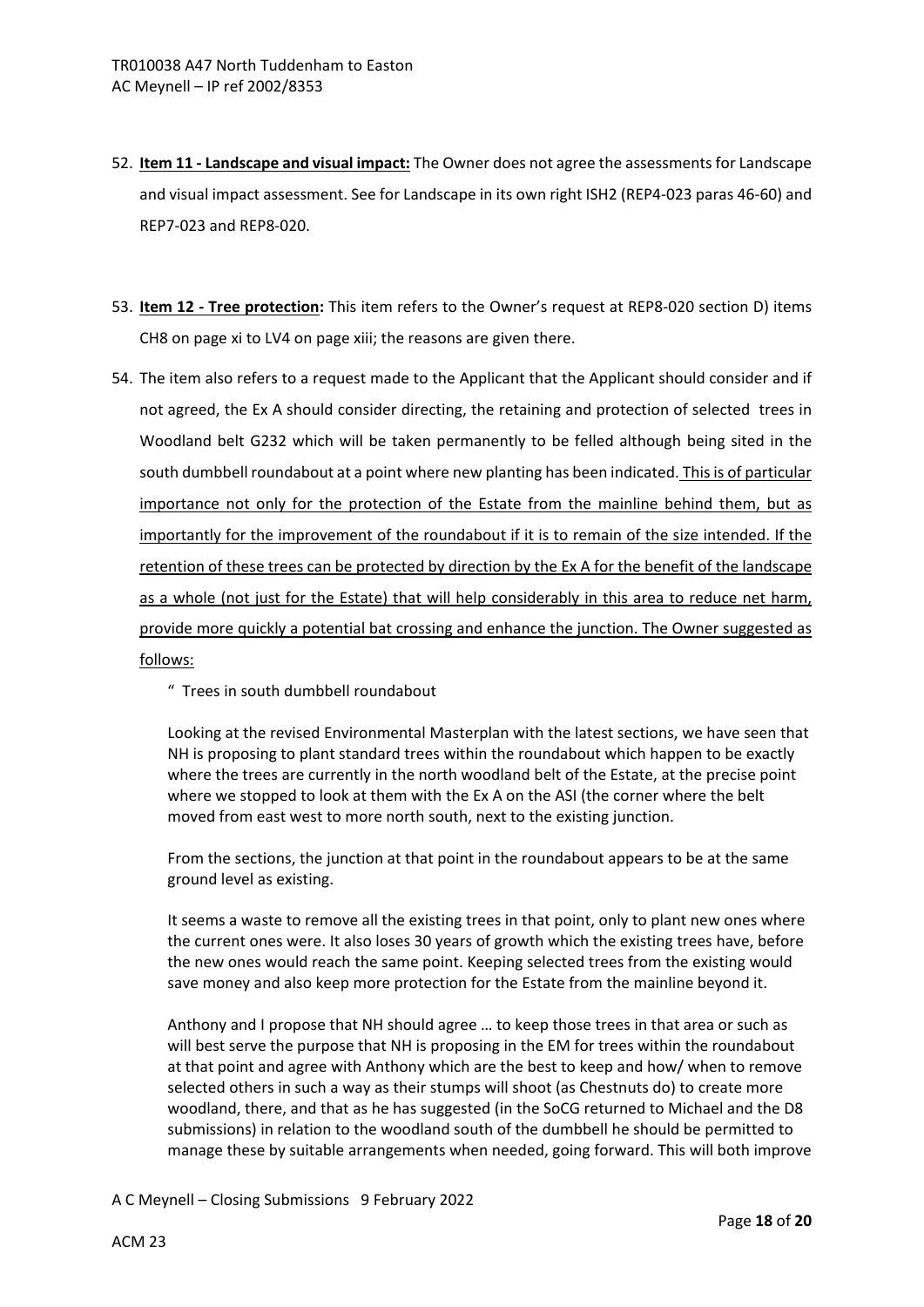the roundabout and help to reduce the impact on the Estate, if the roundabout is not reduced in size or relocated. [See Plan below]



- 55. **Item 13 National Grid Gas Works:** The Owner does not consider the fact that the Applicant decided not to progress early access for the National Grid Gas Works to be relevant to the Examination. The early completion of those works is not (and never has been) part of the application for development.
- 56. **Item 14 Operational mitigation measures:** The Owner's reasons for his view that a permanent noise/ screening bund is required between the Estate and the southern dumbbell of the proposed roundabout are set out at REP8-020, Part D), item NV2. Page xiv. At APP-051 the applicant's views on noise are at page 66 last bullet of penultimate set and the following para – Applicant while stating a large increase will occur due to the introduction of a high speed dual carriaqgeway, concluded not to provide mitigation for receptors "far from the …Scheme" where the noise levels will be too high to be offset by this". Berry Hall receptors being 200m approx. from the dumbbell carriageway and in a direct line from the open mainline beyond are not "far". The bund will also provide screening from headlight glare on the roundabout and a barrier for visual receptors within the Estate and on the footpath to the south seen at ASI.

## **E. CONCLUSION**